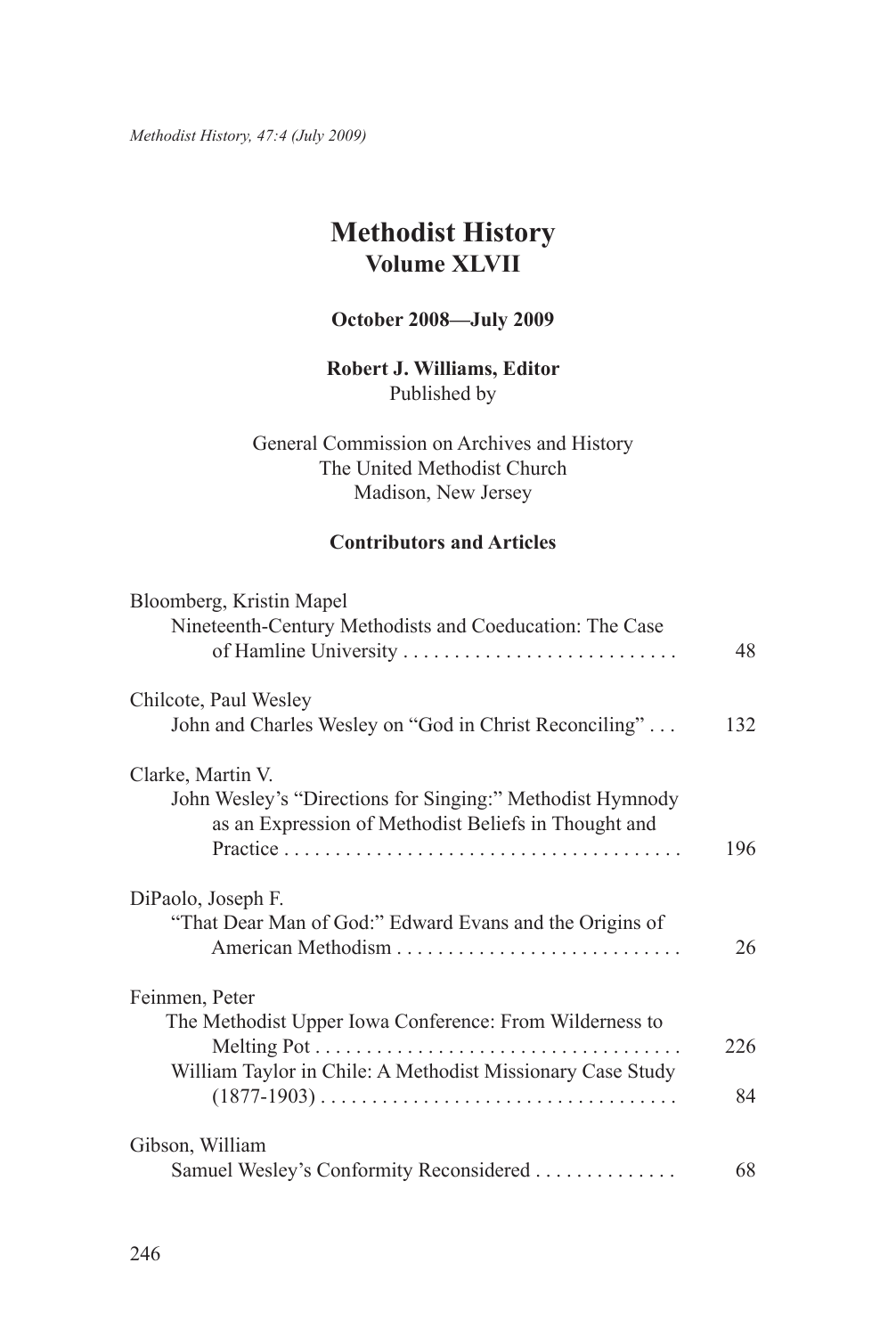| Hammond, Geordan<br>John Wesley's Mindset at the Commencement of His Georgia<br>Sojourn: Suffering and the Introduction of Primitive       | 16  |
|--------------------------------------------------------------------------------------------------------------------------------------------|-----|
| Hughes, Richard A.<br>Boston University School of Theology and the Civil Rights                                                            | 146 |
| Kovács, Zoltán                                                                                                                             | 162 |
| Lank, Tom<br>Poetic Sideshadowings of Fundamentalism in Southern                                                                           | 210 |
| Pope-Levison, Priscilla<br>A "Thirty Year War" and More: Exposing Complexities in the                                                      | 101 |
| Torpy, Arthur A.<br>Samuel Wesley, Sr.: A Late Seventeenth-Century English                                                                 | 5   |
| Young, Pearl J.<br>"Genius uncultivated is like a meteor of the night": Motives and<br>Experiences of Methodist Female College Life in the | 179 |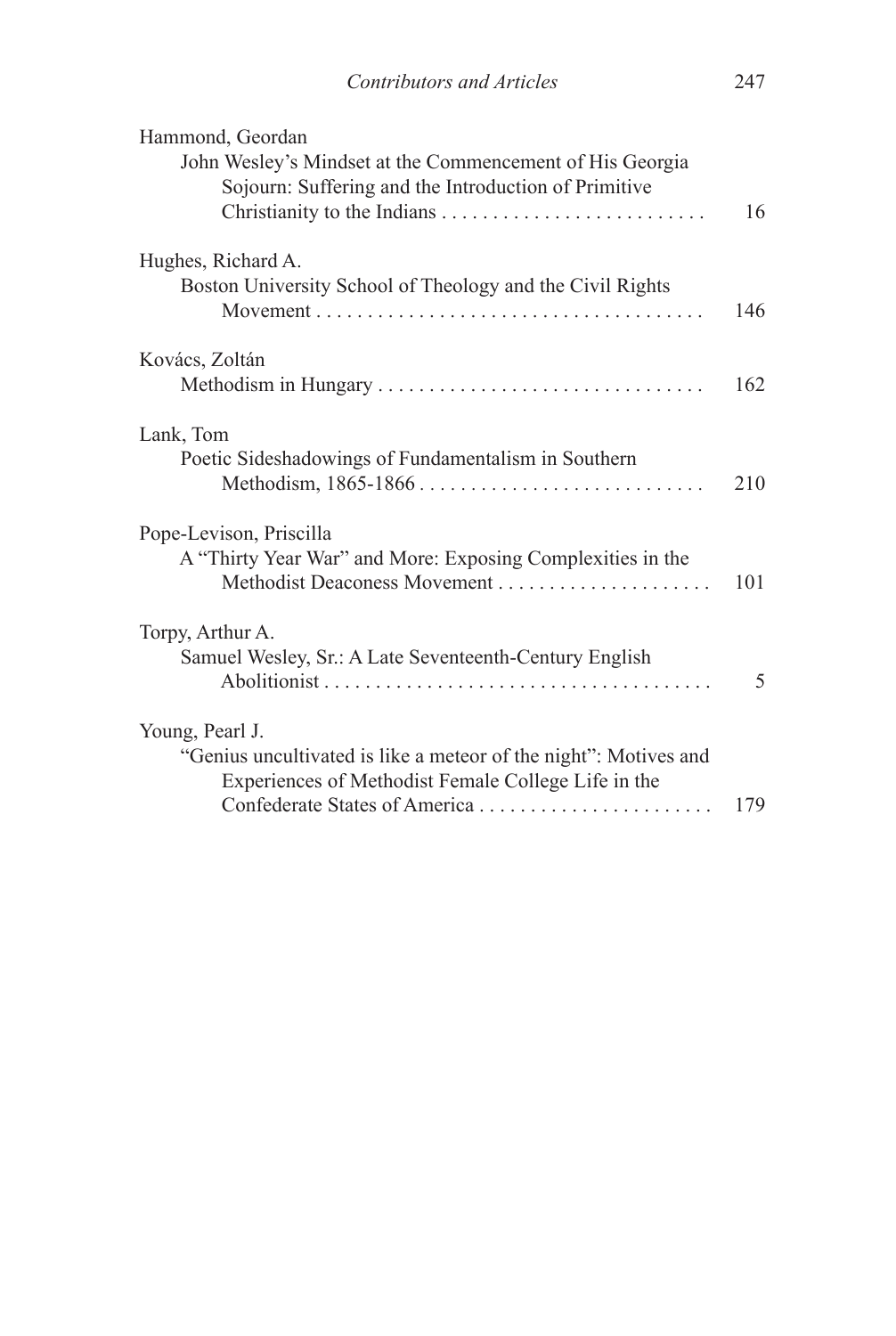#### General Index Volume XLVII, October 2008—July 2009

Abolitionist movement, 5-15 Abraham, 13 Act of Pardon and Indemnity, 74 Adams, J., 53 Adams, Nelson, 204 Adelphean Society, 188, 190 Africa, 84, 83 African Methodist Episcopal Church, 192, 244, 245 African Methodist Episcopal Zion Church, 192, 244 African Union Methodist Protestant Church, 192, 244 African-Americans, 225 Agape, theology of, 147, 148 Alabama, 147, 155, 159 Albright, Wilbur, 90, 91-93 Albright, William, 93-94, 96-97, 99 Albright, Zephine, 91, 98 Aldersgate, 20 Alleine, Joseph, 74, 82 Alpha Delta Pi, 188, 190 Alsop, Vincent, 79 "Amazing Grace," 228 *Amazing Grace* (film), 5 *The American Defence of the Christian Golden Rule* . . . (Hepburn), 15 *American Weekly Mercury*, 27-28 "Amsterdam" (tune), 204-205 Andrews, Dee, 44 Anniston, Alabama, 152 Anti-Americanism, 94 Anti-Habsburg opposition, 162 Antofagasta, Chile, 92, 99 Apartheid, 132 *Aphorismes of Justification* . . . (Baxter), 7 Appleby, Scott, 132 Appomattox Courthouse, 211, 212, 216, 221 Apponyi, Albert, 165 Archer, Isaac, 81 Argentina, 95 Arkansas, 122 Arminianism, 197, 198, 200, 224 *Ars moriandi*, 211-212 Asbury Temple Methodist Church (Durham, NC), 148 Asbury, Francis, 39, 43, 44, 84 *Athenian Mercury/Gazette*, 5-6, 9-10 *Athenian Oracle*, 15 Atkinson, John, 39 *Atlantic Monthly*, 222

Atwater, Caleb, 50, 52 Augusta, Georgia, 220, 221 Australia, 84 Austria-Hungary District, Methodist Episcopal Church, 165, 166 Austria-Hungary Mission Conference, Methodist Episcopal Church, 166, 168, 170 Bácska, Hungary, 162-168 Bácska, Yugoslavia, 168, 171 Bácsszenttamás, Hungary, 162, 164-168 Baker, Ella, 151 Baptists, 29, 86. 146 Barabya County, Hungary, 170 Barnett, Ross, 152 Barth, Karl, 243, 245 Barton, Thomas, 44 Baxter, Richard, 6-8, 11-12, 75, 81 Beacon Hill, Boston, 154 Beatrice, Mary, 79 Beecham, H., 68, 71, 76, 77 Beisel, Albert, 158 *Békeharang*, 165, 172 Belgian Congo, 159 Bell, Rebecca, 115 Bellamy, Em, 190 Benedict XVI, Pope, 100 Benevolence, theology of, 142-144 Berends, Kurt, 225 Berks County, Pennsylvania, 37 Berlin, Germany, 162, 167 Bethel Hill United Methodist Church (Montgomery County, PA), 38, 46 Birmingham Pledge, 154, 155 Birmingham, Mississippi, 154-155 Black Baptist Church, 107 "Black Bartholomew," 82 Black Hawk War, 226 Blackwell, Robert, 40 "Bloody Sunday," 158 Boehm, John, 33 Bohemians, 238 Böhler, Peter, 26, 32, 42 Bolivia, 92, 96 *Book of Common Prayer*, 74 Borjád, Hungary, 170 Boston University, 146-161 Boston, Massachusetts, 153-154 *Boyonton v. Virginia*, 152 Branscomb, Harvie, 151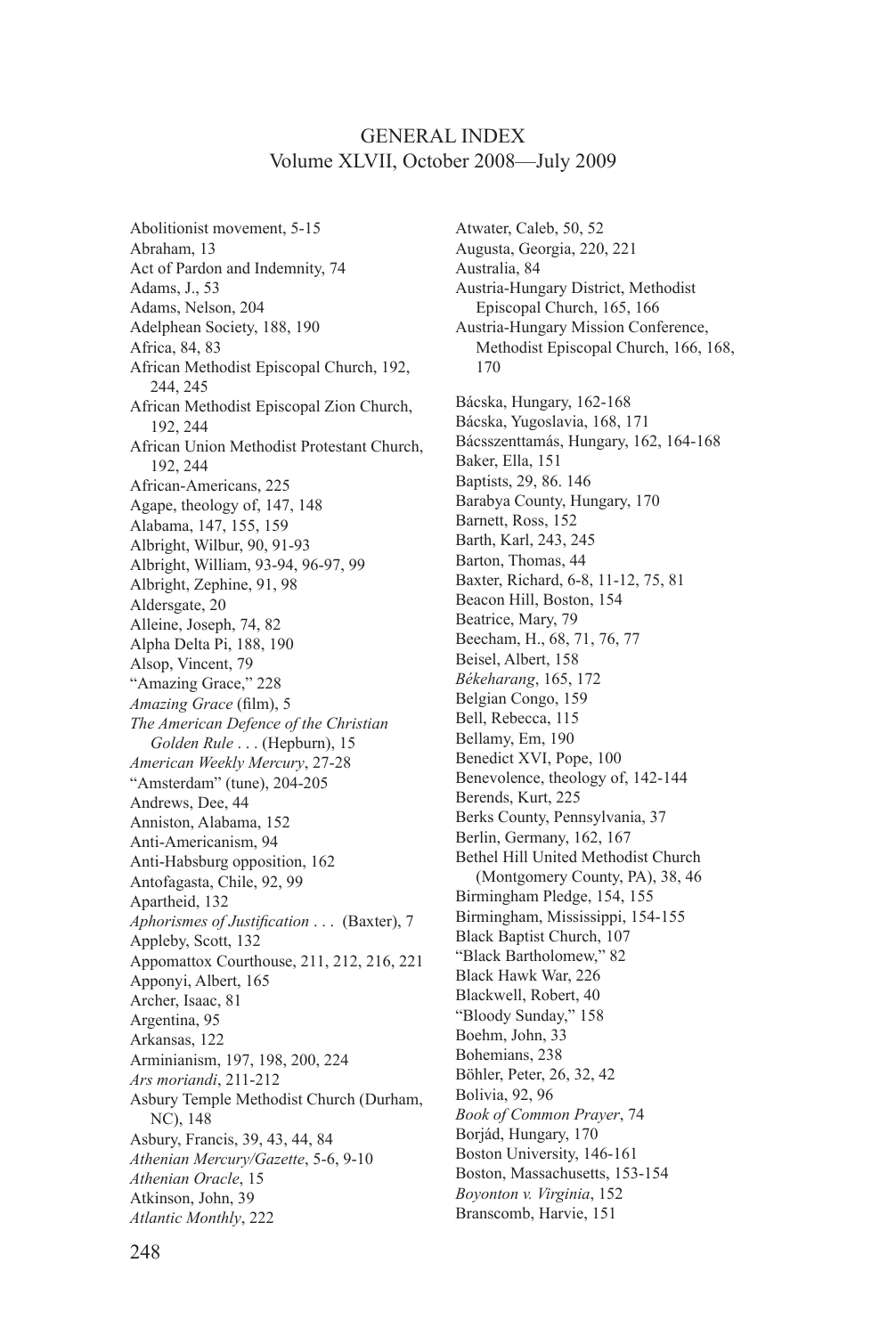Bridgewater, England, 74 Broadway Tabernacle Methodist Church (New York City), 147 Brockden, Charles, 28 Brown Chapel (Selma, AL), 159 *Brown v. Board of Education*, 153 Brown, John, 245 Brown, Morris, 244 Brown, Morris, 245 Browning, Robert, 60 Bryn Mawr College, Pennsylvania, 105 Budapest (Pest-Buda), Hungary, 162-163, 165-168, 171-172, 175-176 Buffalo, New York, 112 Bulgaria, 165 Burge, Louisiana, 180-191 Burge, Sadai, 183 Burr, John, 190 Burt, William, 163, 165, 166 Burton, John, 17-18, 23 Calamy, Benjamin, 75, 80-81 Calamy, Edmund, 75 Caldwell, Gilbert, 154, 159 *California Christian Advocate*, 61 California, 84, 87 Callao, Peru, 87 Calves Head Club, 71, 73 Calvinists, 29, 44 Cambridge University, 10 Canut, Juan, 90-92, 96 "Canuto," 92, 94 Capital Street Methodist Church, 157 Caquimbo, Chile, 91 Care, Henry, 79 Carpetbaggers, 210, 213 Cartwright, Peter, 100 Catholicism, 29, 35, 77, 78, 85-87, 90-95, 98-100, 230, 233, 235, 236-239 Cavalier Parliament, 78 Cedar Falls District, Upper Iowa Conference, 237-238 Centenary Methodist Church (Memphis, TN), 160 Centenary Movement, 170 *Central Christian Advocate*, 61 Central Church, Detroit, 90 Central Jurisdiction, The Methodist Church, 155, 157 Ceylon, 84 Chalmers, Allan, 147, 155, 156, 161 Charles I, 70-71, 73, 74-75, 77-78 Charles II, 73-74, 75, 83 Charleston, South Carolina, 245 Charlotte, North Carolina, 149 Chase, William, 115 "Cheshunt" (tune), 207

Chicago Training School, 103, 110, 114 Chicago, 101 Chicago, Illinois, 159 Children's Bureau, 107 Chile District, Methodist Episcopal Church, 85, 89 Chile, 86-100 Chile, 87-89 Christ Church (Philadelphia), 39 Christ Church, Oxford, 72, 77 *Christian Advocate,* 88, 90, 212 *Christian Advocate and Journal*, 217-218 *Christian Directory* (Baxter), 6, 7 "The Christian Mourner's Prospect," 219- 220 "Christian Fidelity" (Gough), 222 Christian Methodist Episcopal Church, 192 *Christian Observer*, 214 Church of England, 6, 20, 25, 29, 33, 35, 38, 68, 71-83, 39, 40, 46, 200 Cincinnati, Ohio, 162 Civil law, England, 13-14 Civil Rights Act, 158 Civil rights movement, 146-161 Civil War, American, 53, 180-181, 186-187, 189-191, 210, 212, 215-217, 219-220, 224, 233 Civil War, Chilean, 94 Civil War, English, 74 Clarendon Code, 78 Clark Memorial Church (Nashville, TN), 150 Clark, Jim, 158-159 Clarke, Adam, 69-71, 73, 83 Clarksboro, New Jersy, 40 Clayton, John, 16 Cleveland, Grover, 96 Coeducation, 48-62 *Collection of Cases,* 80 *Collection of Hymns for the Use of the People Called Methodists* (1780), 198 *A Collection of Tunes . . . Commonly Sung at the Foundery* (1742), 202-204 Collin, Nicholas, 39-40 Colorado Annual Conference, Methodist Episcopal Church, 61 Colorado, 60-61 Colored Methodist Episcopal Church, 244 Columbia Female College (South Carolina), 179-191 Communism, 173-175 Conceptcion, Chile, 92, 97 Confederate Memorial Days, 211 Confederate States of America, 179, 187, 189-191, 210-225 Congregationalists, 44 "The Conquered Banner" (Ryan), 221 Constantinople, 162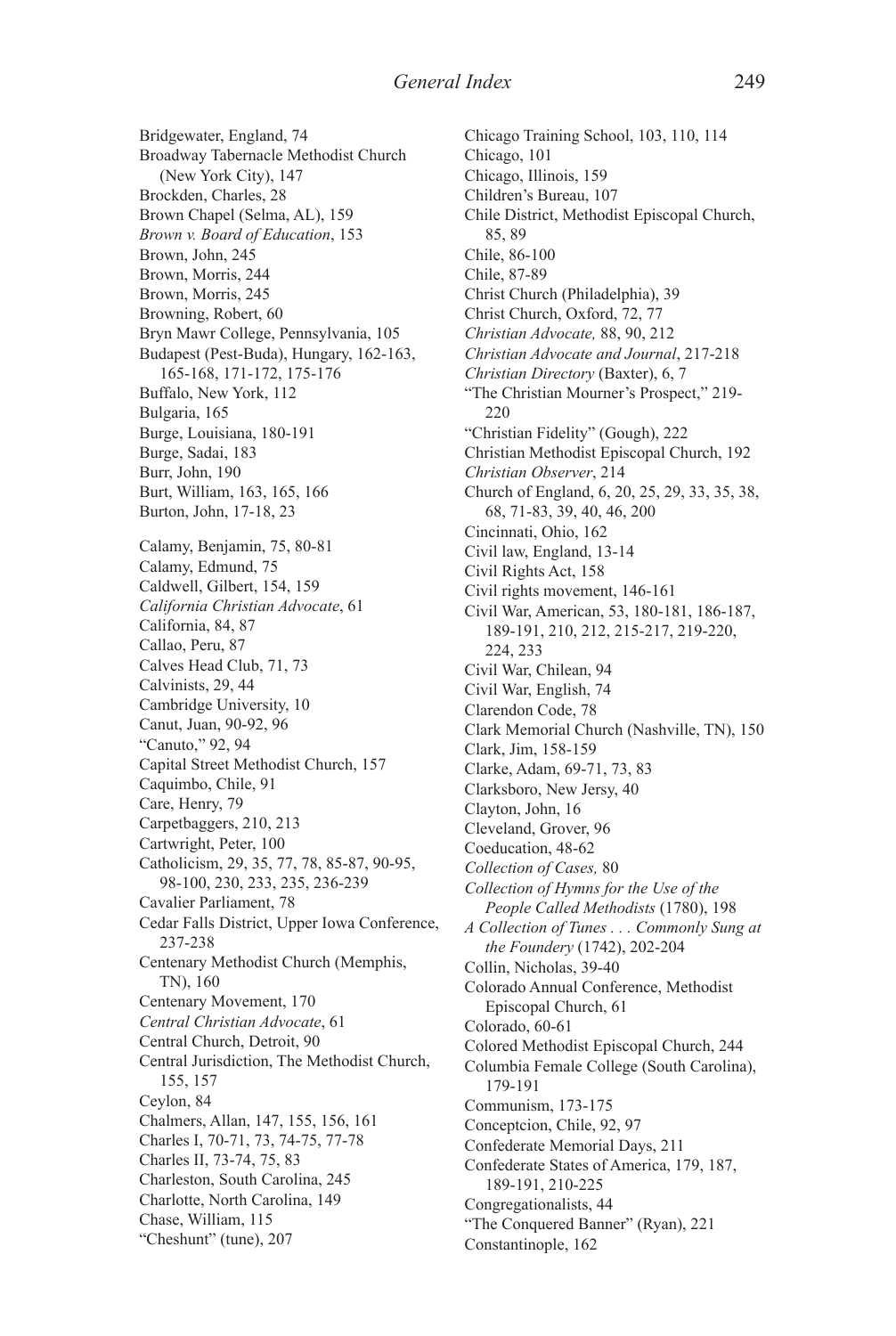Constitution, United States, 54, 85, 236, 238 Convocation Controversy, 73 Coppelstone, J., 163-164 Coquimbo, Chile, 97 Cornell College (Iowa), 232 Cott, Nancy, 51, 53 Council of Hungarian Free Churches, 175 Crabbe, William, 71-72, 80-81, 83 Crary, Benjamin, 61 Crary, Mary (*nee* Sorin), 56, 60-61 Cricket, 93 Cromwell, Oliver, 74 Crosby, Sarah, 242 Cross, Jane, 220 Csernák, István, 177 Csurog, Hungary, 166 Cudworth, Ralph, 82 Cunningham, W., 157 Czechoslovakia, 171 Dakota Wesleyan University, South Dakota, 123 Dancing, 93 Danube River, 172 Davenport, Iowa, 236, 238 Davis, Jefferson, 211 Deaconess Home (Buffalo, NY), 112 Deaconess movement, 101-116 Deaconess-at-large, 112 *Deaconesses in Europe and Their Lessons for America* (Robinson), 105, 112-113 Deats, Paul, 155, 158 *Decade of Cases of Conscience* (Hall), 12 Declaration of Breda, 78 Declaration of Indulgence (James II), 77 Declarations of Independence (James II), 76 Decorah District, Upper Iowa Conference, 236-237 *A Defence of a Letter Concerning the Education of Dissenters*. . . (S. Wesley), 68-9, 75, 77 Democratic Party, 235 Demour, William, 37 Denver, Colorado, 60 *Der Christliche Apologete* (Cincinnati, OH), 162, 167 DeWolf, Harold, 147-148, 151, 157-158 Dexter Avenue Baptist Church (Montgomery, AL), 148 "Directions for Singing" (J. Wesley), 196- 209 Dissent, Anglican, 6, 71-83 Döbrököz, Hungary, 173 Donelson, P., 50, 52, 54 Dorchester, England, 72 Dougherty, Mary, 102, 104, 106, 108-109 Douglass, Frederick, 245

Dred Scott decision, 233 Dryden, John, 206 Dubuque District, Upper Iowa Annual Conference, 241 Dubuque, Iowa, 226, 236, 237, 241 Dunkers, 33 Dunton, Elizabeth, 82 Dunton, John, 10 Dunton, John, 82 Durham, North Carolina, 148-149 *The Early History of Deaconess Work and Training Schools*. . ., 104 Early, William, 40 Eastern Bloc, 175 Eastern Europe, 101 Ecuador, 96 Ecumenical Council of Churches, Hungary, 177 Edwards, Jonathan, 44 Eggleston, Edward, 48 *Eikon Basilike,* 77-78 Ekejm Lajos, 175 *El Coquimbo,* 91 "Elizabeth," 244 *El Nino Dios,* 93 Elek, Lajos, 176 Emerson, James, 41 Emmanuel Church (Charleston, SC), 245 England, 13, 32, 84, 93, 99, 237 Epworth Emergency Home, St. Louis, 114 Epworth Evangelistic Institute, St. Louis, 113-115 Epworth, England, 50, 77 Eschatology, 216-225 European Union, 178 Evangelical Alliance, 162 Evans, Edward, 26-47 Evans, Nathaniel, 36, 38-9, 43 Evans, Rebecca, 35-36 Evans, William, 27 Evers, Medgar, 155-157 Exeter College, Oxford, 10, 70 *An Exhortation and Caution to Friends*. . . (Keith), 6, 9 *Explanatory Notes upon the New Testament* (J. Wesley), 134 "Fairest Isle" (Dryden), 206 Faust, Drew, 211-212 Fayette, Iowa, 60, 234, 235 Feketehegy, Hungary, 163, 163 Fellowship of Reconciliation, 150 "Female institution building," 106-107 Ferguson, Elizabeth, 39 Finley, James, 100 First Moravian Church, Philadelphia, 26, 35 Fleming, Thomas, 228-229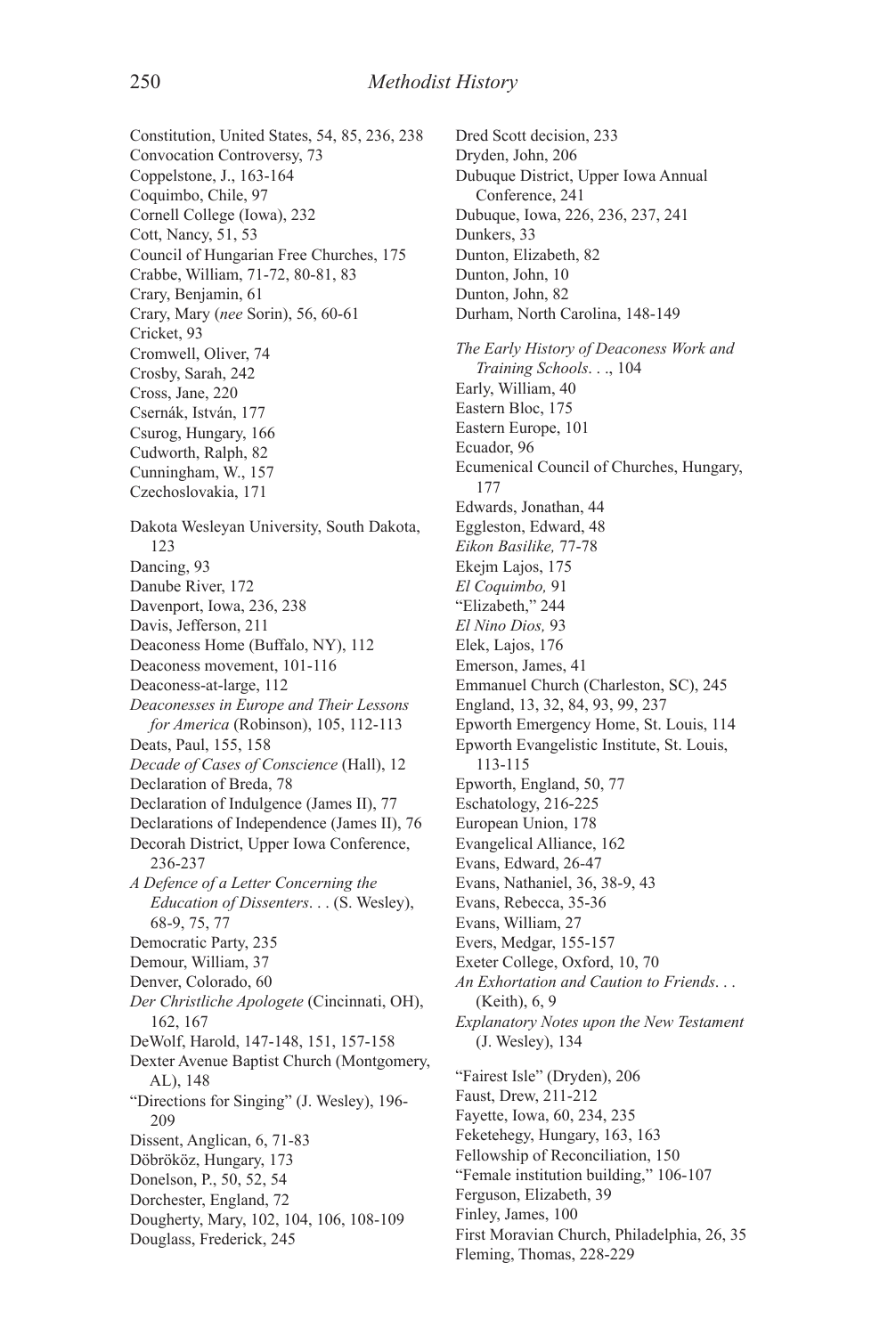Fletcher, Mary, 242 Fleury, Claude, 24 Football, 93 Forgiveness, 132-145 Fowler, Edward, 75 Francke, August, 17, 28 Franklin, Benjamin, 27-30, 43, 236-237 Franklin, Deborah, 43 Freedman, Estelle, 106-107 Freedom Rides, 152-153, 156 Freedom Summer, 157 Fundamentalism, Christian, 210-225 Funk, Martin, 171 Funk, Osmar, 166-167 Galloway Methodist Church (Mississippi), 156-157 Gamble, Fanny, 167 Gandhi, Mohandas, 150, 152 Garber, Bishop, 173, 174 Gauden, Bishop, 77 *Gayle v. Browder*, 149 Geigertown, Pennsylvania, 37 General Federation of Women's Clubs, 107 Geneva, Switzerland, 174 Georgia Conference, Methodist Episcopal Church, South, 182 Georgia, 16-25, 32, 185, 197 Germantown, Pennsylvania, 6, 36 Germany Missionary Conference, Methodist Episcopal Church, 162 Germany, 167, 171, 236 Gifford, Carolyn, 109 Glass, William, 224 Gloucester County, New Jersey, 38, 39 Golden Rule, 8, 9, 11-15 Golden, Charles, 157 Golder, Christian, 105 Goodall, Charles, 76 *Gospel in All Lands*, 85, 95, 98 Gospels, 81 Gough, Benjamin, 221-222 Graham, Billy, 152 Grant, Ulysses, 232 Gratitude, theology of, 141-142, 144 Great Awakening, American, 28-31, 38 Great Disappointment, 216-217 Greensboro Female College (North Carolina), 181 Greensboro, North Carolina, 149, 151 Greenwich Township, New Jersey, 38, 40, 43 Griffith, David, 39 Györköny, Hungary, 173 Habsburg Dynasty, 162 Hall, Timothy, 76

Hall, Timothy, 76-77 Hamburg, Germany, 162

Hamline University (Red Wing, MN), 48-62 Hamline, Leonidas, 48-49 Handel, G., 203 Harrison, William, 228 Harrisonville, Missouri, 115 Hascits, János, 172 Haswell, J., 49, 54-55 Haven, E., 52 Hayes, Rutherford, 88 Hays, Richard, 135 Heck, Barbara, 26 Hecker, Frigyes, 175, 176 "He Doeth All Things Well" (C. Reed), 217- 218 Hendrix College, Arkansas, 122 Hepburn, John, 15 Hicks, Louise, 153-154 Hidas, Hungary, 173 Higgindotham, Evelyn, 107 High Churchmen, Anglican, 19, 24-25, 74-75 Hinduism, 93 Hispanics, 160 "Historical Sketch of Upper Iowa Methodism" (Keeler), 227-228, 239-240 *History of the Rise of Methodism in America* (Lednum), 37 *History of Women's Suffrage*, 60 Holcombe, Henry, 207 Holy Club, Oxford, 25, 29, 197 "Home," 219 Hoover, Willis, 97 Horneck, Anthony, 24 Horse racing, 93 Horthy-era, 169 Hungarian Evangelical Alliance, 171 Hungary Mission Conference, 170-171 Hungary, 162-178 Huszár, Károly, 169 Illinois State Sunday School Association, 103 Incas, 87 India, 84, 87 *Iowa State Register*, 233 Iowa, 92, 226-241 Iquique District, Methodist Episcopal Church, 97 Iquique, Chile, 92 Ireland, 236 Ironsides, Bishop, 74 Isham, Euseby, 16 Israel, 172, 218, 227 Iványi, Tibor, 173, 176 Jackson Movement, 155-156 Jackson, Jimmy, 158 Jackson, Mississippi, 152, 155 Jackson, Stonewall, 211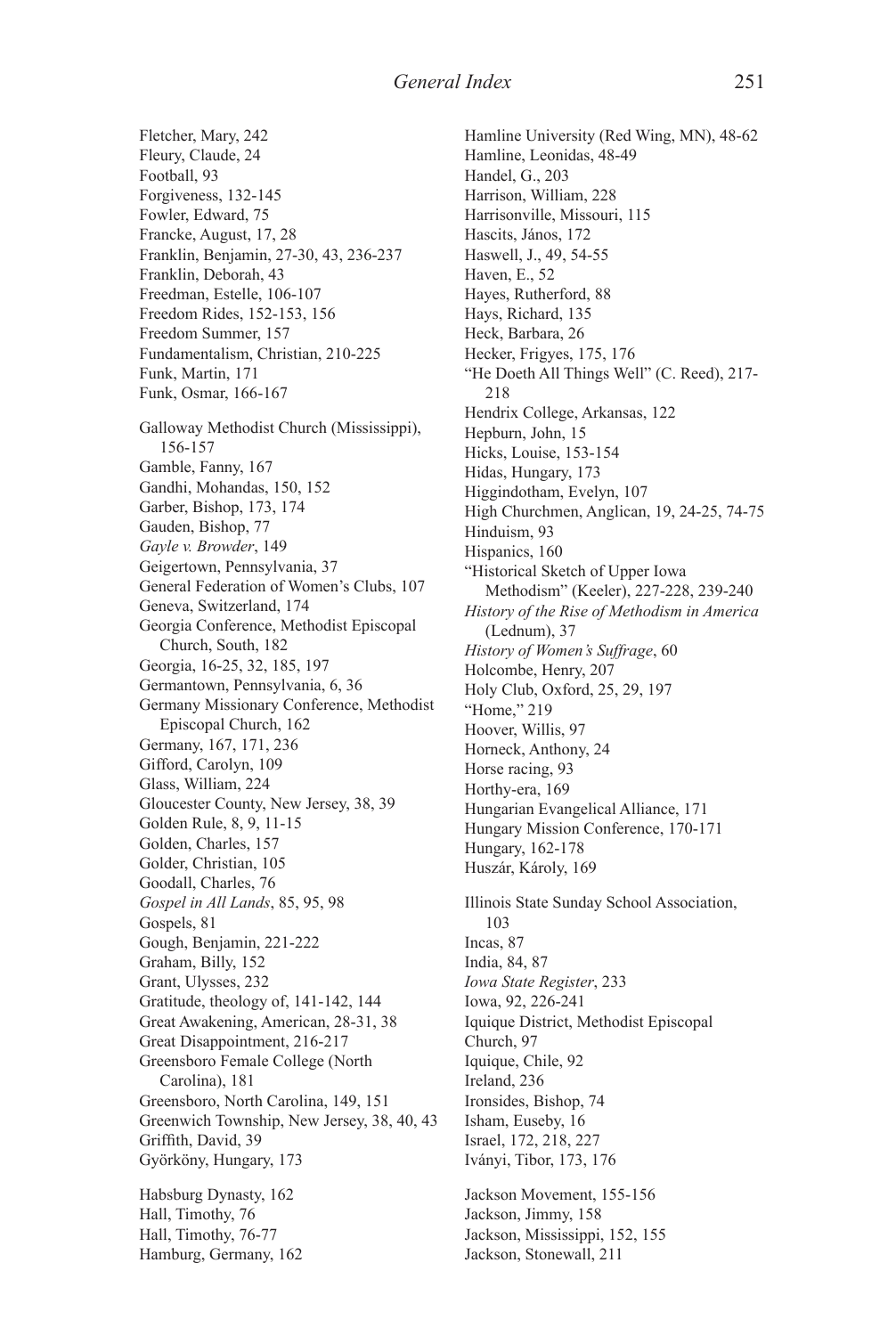Jacoby, Ludwig, 162 Jakob, Johannes, 164-166, 171 James II, 76-77, 79-80, 83 Jerusalem, 23, 24 Jesuits, 85 *Jesus and the Disinherited* (Thurman), 148 Jews, 13, 29, 172 Johnson, Andrew, 233 Johnson, Frank, 159 Johnson, Lyndon, 158, 159, 160 Jolley, Thomas, 81 Jordan, Winthrop, 6 "Junto," 27 Justin Martyr, 24 Kádár, János, 175 Kassa, Hary, 163 Keeler, R., 227-228, 240 Kein, Martin, 7 Keith, George, 6-9, 11-12 Keller, Rosemary, 102, 104, 107 Kelley, Florence, 107 Kerber, Linda, 51, 54 Kerry Patch (St. Louis, MO), 113-114 Kimbrough, S., 198, 202 *King Arthur* (Purcell), 206 King, Edwin, 152, 155-157 King, Martin, 141-161 Kraditor, Aileen, 51 Ku Klux Klan, 153, 158 Kuszli, Márk, 166, 168 *The Ladies Repository*, 49-55, 57 La Fetra, Ira, 90-91, 93-96, 98 LaGrange Female College (Georgia), 181 Lampe, John, 203, 205, 206, 207 Larrabee, William, 234 Lathrop, Julia, 107 Latin America, 85, 87 Law, William, 19, 20, 24 Lawson, James, 150-153, 155, 160 Leaver, Robin, 200-202 Lednum, John, 37 Lee, Robert, 211, 212 *A Letter from a Country Divine* (S. Wesley), 68-69, 72-73, 81 Library Company of Philadelphia, 27 *The Life and Times of the Rev. Samuel Wesley* (Tyerman), 70 Lincoln College, Oxford University, 16 Lincoln Day, 238 Lincoln, Abraham, 213, 233 "A Little While," 216 Livingstone, David, 84 Lobb, Stephen, 76 London, England, 10, 41, 71 "London" (tune), 205 Lord's Prayer, 81

Los Angeles, California, 159 "Lost Cause," 211-212, 215, 220-221, 224 "Love Divine, All Loves Excelling" (C. Wesley), 206-207 Low Churchmen, Anglican, 74-75 Lutherans, 33-35, 38, 46, 170, 173 Lutz, Carl, 172 Lutz-Frankhauser, Gertrud, 172 Macon, Georgia, 180, 183 *Maggots* (S. Wesley), 79-80 Manchester Nonjurors, 16, 22, 25 Marsden, George, 216-217 Martin, William, 189 Maryland, 45, 46 Massachusetts Council of Churches, 159 Massachusetts Institute of Technology, 103 Massachusetts, 154 Matthews, James, 157 McCabe, Bishop, 98 McKendree College, Illinois, 103 McKinley, William, 96, 240-241 McKissick, Floyd, 149 Meistad, Tore, 144 Melle, Otto, 164-167, 172 *Memoirs of the Wesley Family* (Clarke), 69 Memphis, Tennessee, 160 Mendenhall, Dr., 235 Mennonites, 33 Meredith, Emily (*nee* Sorin), 56, 60-61 Meridith, Ellis, 60 Meridith, Frederick, 60 *Methodist Almanac*, 57 Methodist Church, England, 118-119 The Methodist Episcopal Church, 40, 48, 97, 100, 115, 121, 162, 192, 213, 226 The Methodist Episcopal Church, Conference of Foreign Mission Boards, 97 The Methodist Episcopal Church, Deaconess Bureau, 112 The Methodist Episcopal Church, General Conference (1884), 88 The Methodist Episcopal Church, General Conference (1888), 106 The Methodist Episcopal Church, General Conference (1892), 89 The Methodist Episcopal Church, General Conference (1904), 103 The Methodist Episcopal Church, General Conference (1908), 100, 103, 168 The Methodist Episcopal Church, General Missionary Committee, 89-90 The Methodist Episcopal Church, Missionary Society, 89, 98 The Methodist Episcopal Church, South, 179, 181, 182, 192, 212-213, 215, 244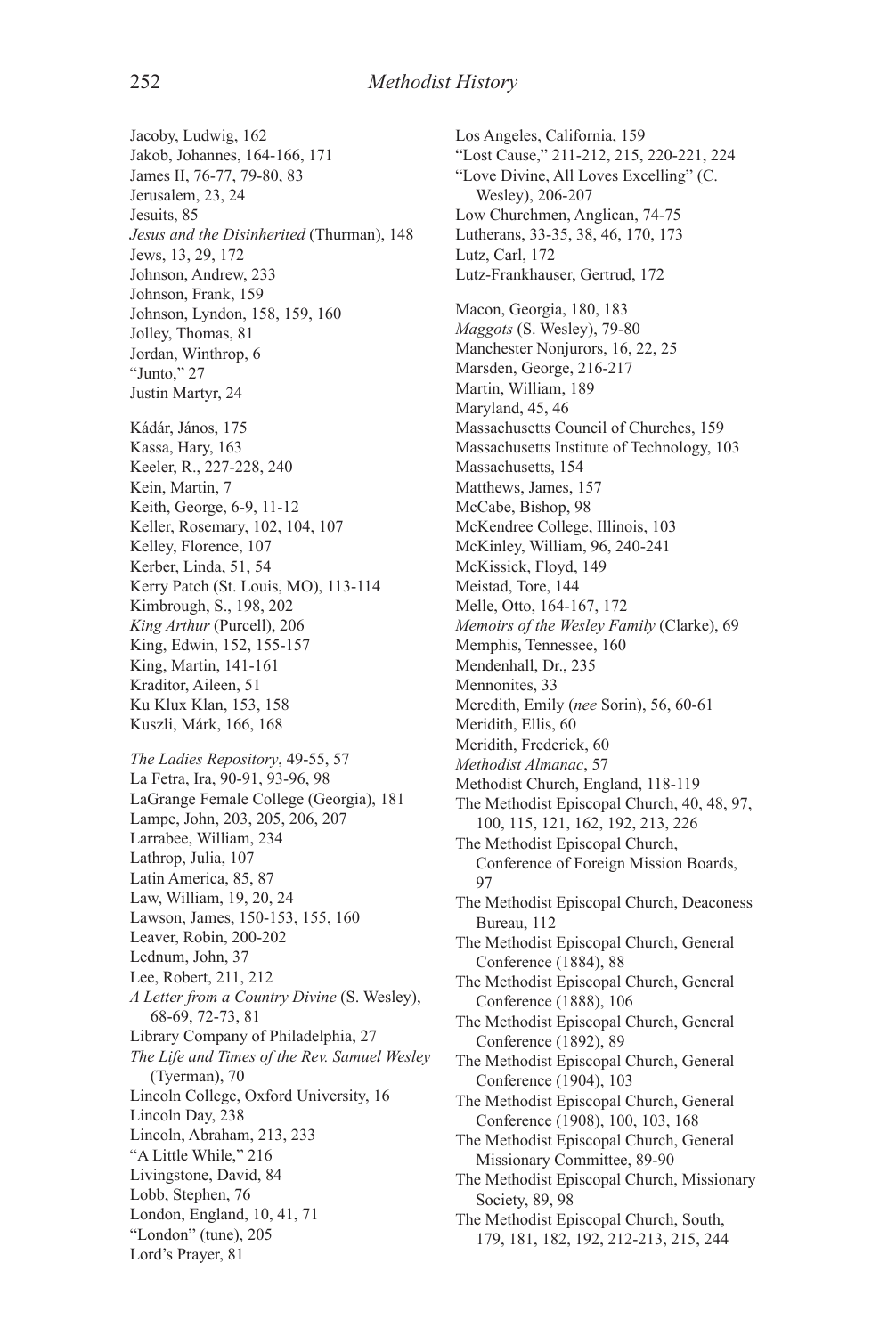The Methodist Episcopal Church, South, General Conference (1858), 213 The Methodist Episcopal Missionary Institute (Berlin), 162 Methodist historiography, 83 The Methodist Protestant Church, 244 *Methodist Review of Missions*, 84 *Methodist Review*, 86, 235 Methodist Youth Fellowship, 155 *Methodista*, 178 Meyer, Josiah, 103 Meyer, Lucy, 102, 103-114 Middle Ages, 99, 105-106 Miller, William, 216-217 Millerties, 216-217 Minnesota Territory, 49, 55-56 Miskolc, Hungary, 175 *Missionary Herald*, 86 *Missionary Society Annual Report*, 93 Mississippi Annual Conference, Methodist Episcopal Church, 155 Mississippi Conference, The Methodist Church, 155 Mississippi River, 49, 55 Mississippi, 153, 156, 157, 244 *MIX*, 178 Möller, Robert, 162-163 Monarchism, 77 Montgomery bus boycott, 148-149 Montgomery County, Pennsylvania, 37 Montgomery Improvement Association, 148 Montgomery, Alabama, 148-149, 152, 158- 159 Moore, Douglas, 148-151 Moorhead, James, 215 Moravians, 26, 31-37, 43-46, 136, 197, 203 More, Henry, 82 Morgan, Richard, 16-17, 19, 25 Mormonism, 238 Morton, Charles, 69, 70, 72, 76 Moscow, Russia, 173 Moses, 13 Mott, John, 234 Mt. Zion Methodist Church (Neshoba County, MS), 157 Muelder, Walter, 147 Muhlenberg, Henry, 33-34 Muncy, Robyn, 107 Munich Treaty, 171 Munkács, Hungary, 172 Nagy, Imre, 174 Nash, Diane, 152 Nashville, Tennessee, 150, 212 Nast, Albert, 167 National Association for the Advancement of Colored People, 152-156

*National Geographic*, 85 Native Americans, 16-25, 160 Nazism, 171-172 New England Conference, Methodist Episcopal Church, 162 New England, 38, 49 New Jersey, 39, 43 "New Lights," 38 New Orleans, Louisiana, 115, 152 New Testament, 13, 147, 157 New York City, 87, 101, 147, 159 *New York Freedman's Journal*, 221 New York, 112 Newcomer, Mabel, 56-57 Newington Green, England, 69 *Nicodemus* (Francke), 17 Niebuhr, Reinhold, 147 Ninde, W. X., 97-98 Nitrate, 92 Noble, Sarah (*nee* Williams), 56-61 Noble, William, 60 Nonconformist movement, 7, 77 North Carolina A & T College, 149 *North Carolina Advocate*, 218 North Germany Conference, Methodist Episcopal Church, 163-164 North Missouri Male and Female Institute (Louisiana, MO), 60 Northampton, England, 29 Northwestern University, 103, 105, 231 Novi Sad, Hungary, 164 Nuelsen, Bishop, 168, 170 Nyíregyháza, Hungary, 170-173, 175-176 Obama, Barack, 244 Óbecse, Hungary, 166 Oberlin College, Ohio, 103 Ókmence, Hungary, 172 Olave, Robert, 97 Old Forest Chapel (Berks County, PA), 37, 38 Old Testament, 12 Ordass, Lajos, 173, 174 Oregon Territory, 122 Outler, Albert, 117, 136 Óverbász, Hungary, 164 "Over the River," 220 Owen, John, 70-71 *Oxford Dictionary of National Biography* (Rack), 68 Oxford Institute of Methodist Theological Studies, 134 Oxford University, 5, 16-21, 29, 70-72, 76, 80, 197, 231 Oxford, Ohio, 157 Pace, Charles, 55-56

Palestine, 162

253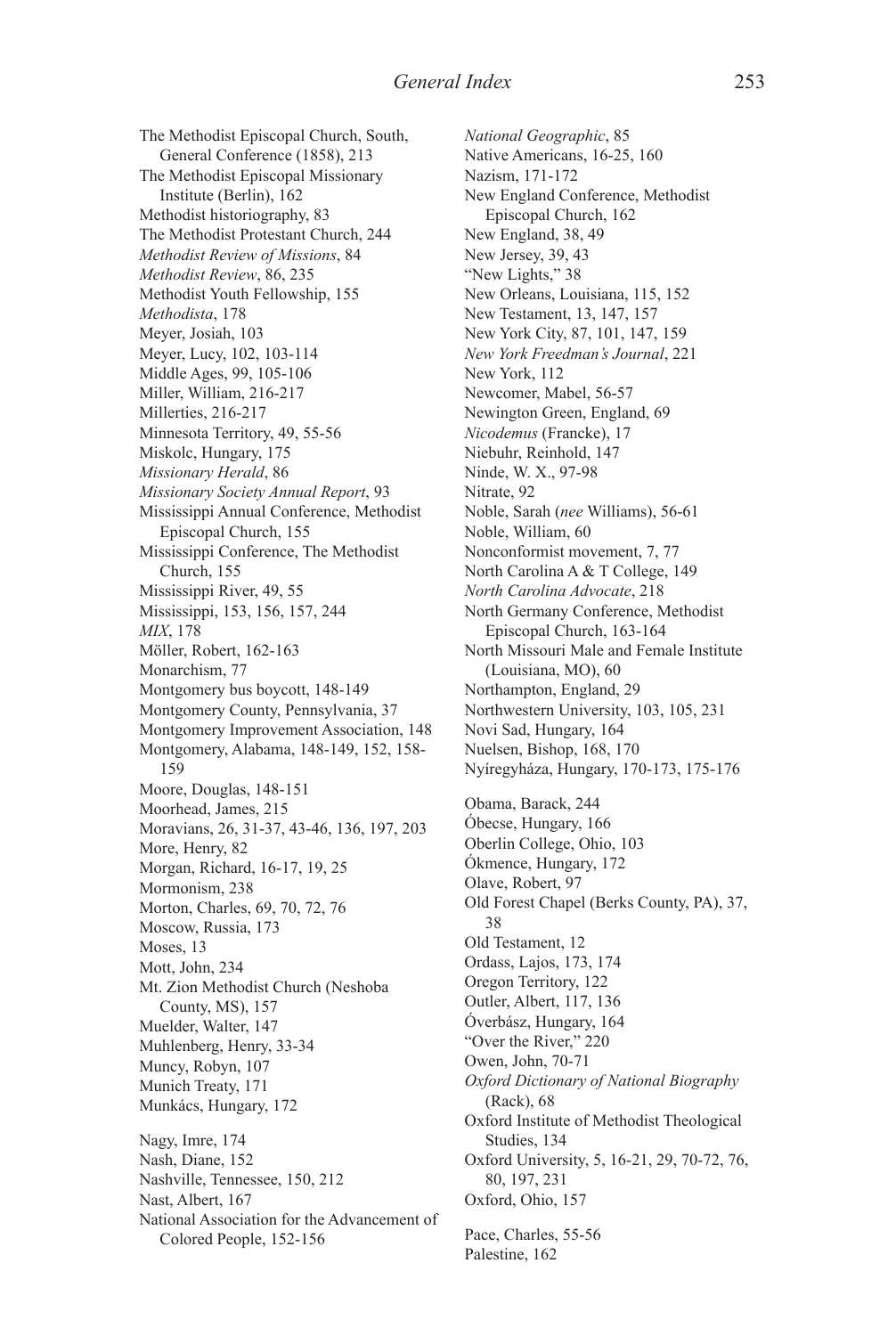Palotaújfalu, Hungary, 165 Parchman Farm, Mississippi, 152 Patristics, 23-24 Paul, 132, 134-135, 137-138 "Peace Autumn," 222-223 Peck, Jesse, 49-50 Penn, William, 29, 79 Pennsylvania, 32, 236-237 *Pennsylvania Chronicle*, 43 *Pennsylvania Gazette*, 27-28, 29 "Pennsylvania Synod," 45 Pentecostalism, 100 Perfection, Christian, 117-118 Peru District, Methodist Episcopal Church, 85 Peru, 87, 96 Phi Mu, 188-189 Philadelphia, Pennsylvania, 26-28, 30-31, 33- 34, 41-42 Philomathean Society, 188-189 Pietism, 170 Pilmore, Joseph, 37, 39, 41-42, 43-45, 47 "The Pious Dead," 223-224 *A Plain Account of Christian Perfection* (J. Wesley), 117-118 Platonism, Cambridge, 82-83 Polygamy, 238 Poor People's Campaign, 160 Popish Plot, 78 Postmillennialism, 216-217 Pozsony, Hungary, 162-163 Premillennialism, 212, 215, 217, 224 Presbyterians, 29, 38, 44, 68, 74, 76, 78-79, 82, 86, 91 Price, Hiram, 229 Progressive Era, 53, 105, 106-108, 116 Protestant Reformation, 99 Protestantism, 78, 85-86, 89, 93-94, 99-101, 169-170, 226, 233, 236-239 *The Protestant Reconciler* (Whithby), 80 Psalms, 81 Public education 153-154 Purcell, Henry, 206-207 Puritans and Puritanism, 6, 7, 28, 68, 70, 74, 77, 82, 170 Quakers, 6, 8-9, 11, 15, 28, 29, 30, 33, 35, 38, 43 Racial Imbalance Act, 154 Rack, Henry, 68 Radio Free Europe, 177 Rákosi, Mátyás, 173-174 Raleigh, North Carolina, 151 Randolph-Macon College, Virginia, 3 Rankin, Thomas, 40 Reconciliation Network, 134 Reconciliation, 132-145 Reconstructionism, Southern, 212, 224, 244 Red Wing, Minnesota, 49, 55, 57, 59-61

Reeb, James, 159 Reed, Charles, 217-218 Rees, Frances, 186-187 Reformed Affiliated Church (Hungary), 162 Reformed Church in America, 33 Reformed Church, 33 Reinke, Abraham, 26 *Religious Liberty in South America* (Vincent), 86 *Remonstrance Against Slavery* . . ., 6 *Republican* (Red Wing, MN), 60 Republicanism, 51, 60, 70, 235 Reutz, Matthew, 26 Revels, Hiram, 245 Revolutionary War, American, 43 *Riccardo Primo* (Handel), 203 Richardson, H., 158 Riedinger, Paul, 166-167 Riverside Church (New York City), 159 Robinson, Jane, 102, 104-108, 112-113, 116 Rock Hill, South Carolina, 152 *Rocky Mountain News* (Denver, CO), 60 Rogers, Hester, 242 Roller skating, 229 Roosevelt, Theodore, 96, 228 Russell, Patti, 3 Russia, 171, 174 Rutgers, Nat, 157 Ryan, Abram, 220-221 Rye House Plot, 76 *Sacred Harmony*, 203, 207 "Sad Heart Be Still," 214-215 Sample, Tex, 159 San Francisco, 101 Sanders, Mary, 179-191 Sanders, Samuel, 179-191 Santiago, Chile, 92 Satan, 199, 217, 230, 234 Sault, Richard, 10 Savannah, Georgia, 25, 213 Scandinavia, 236-237 Schäfer, Franz, 176 Schell, Carl, 163, 164 Schmidt, Jean, 102, 110 Schuldt, Robert, 164-165 Schwenkfelders, 33 "Scottsboro Boys," 147 Scottsboro Defense Committee, 147 Sebele, György, 172 Second Great Awakening, 181 Selah, W., 157 *Select Hymns: with Tunes Annext* (J. Wesley), 196-209 *The Selling of Joseph* (Sewall), 6 *The Unreasonableness of Separation* (Stillingfleet), 80 Selma, Alabama, 158-159 *Sentinel* (Red Wing, MN), 59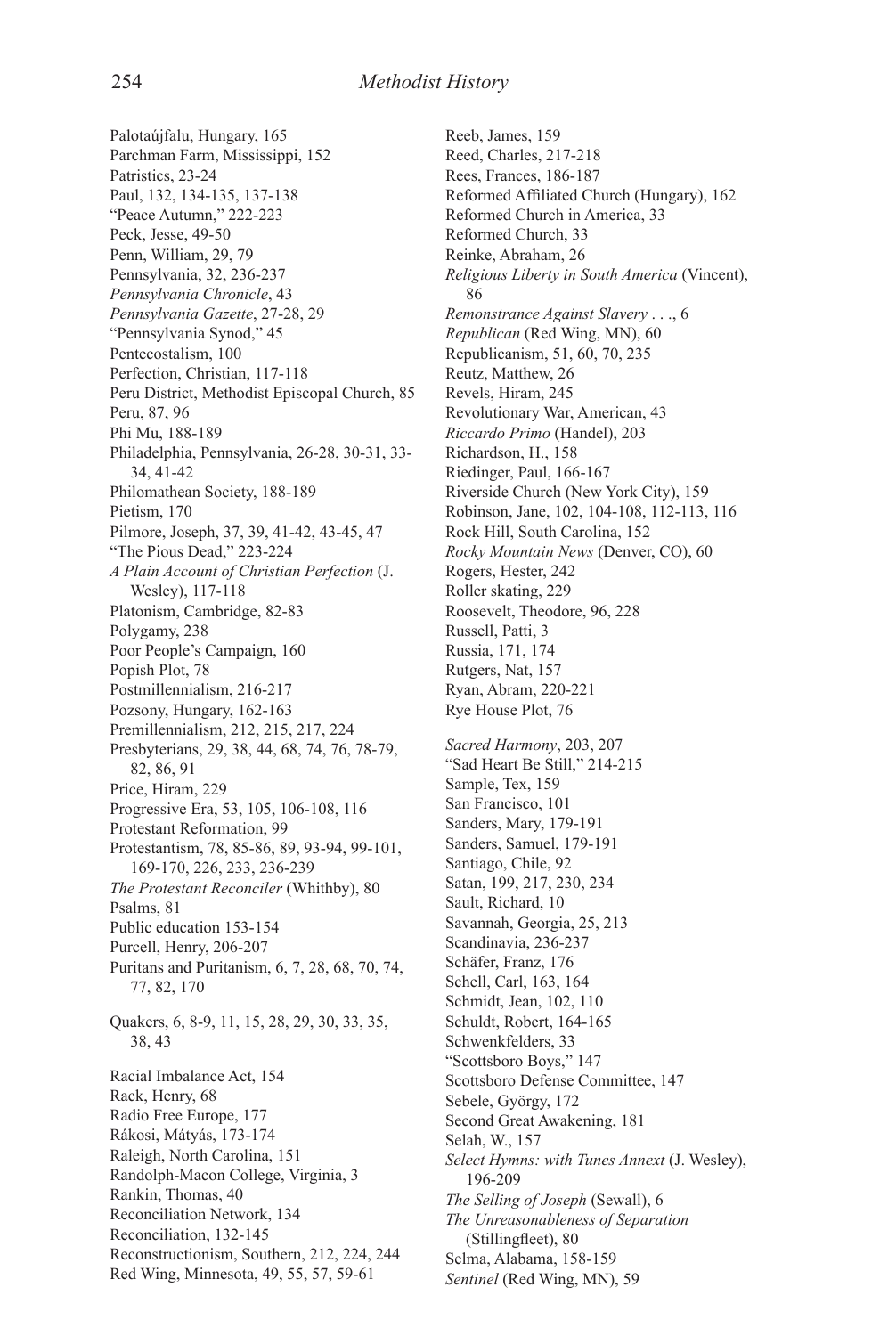Serena District, Methodist Episcopal Church, 92 Serena, Chile, 91-92, 96-97 Sewall, Samuel, 6 Sharp, John, 80 Sheldonian Theatre, Oxford, 79 Sigg, Bishop, 175 Simpson, Matthew, 162 Sinka, Magdolna, 173 Sit-in movement, 149-153 Sklar, Kathryn, 106 Slavery, 5-15 Smalridge, George, 74-75 Smith, William, 38, 43 "Social service," 102, 103 Society for the Propagation of Christian Knowledge, 10 Society for the Propagation of the Gospel in Foreign Parts, 10, 21, 39, 40, 44 Soldier's Orphan Asylum, 233 Solomon, Lila, 159 Sopron, 163 Sorin, Elizabeth, 56, 60-61 Sorin, Matthew, 60 South Africa, 84, 132 South America, 84-88, 94, 99-100 South American Conference, Methodist Episcopal Church, 89-90 South Carolina, 32, 245 *Southern Christian Advocate*, 212-218, 221- 222, 225 Southern Christian Leadership Conference, 149, 151, 154, 158 Sovereignty Commission, Mississippi, 153 Soviet Union, 172-173 Spangenberg, August, 26, 36 Srbobran, Hungary, 162 St. Augustine, Florida, 157, 158 St. George's Church, Philadelphia, 26, 36, 41, 43, 45-46 St. Louis Annual Conference, Methodist Episcopal Church, 115 St. Louis, Missouri, 61, 113-116 St. Paul, Minnesota, 60 St. Paul's United Methodist Church (Geigertown, PA), 37, 46 St. Peter's Episcopal Church (Clarksboro, NJ), 40, 46 Stalinism, 173 Stanley, Henry, 84 Stevens, Flossie, 188 Stillingfleet, Edward, 80 Strawbridge, Robert, 26, 45, 46 Stuart, J., 211 Student Nonviolent Coordinating Committee, 151-152, 158 Student Volunteer Movement for Foreign Missions, 234-235

Subcarpathian Ruthenia, 172 Suffrage movement, 60 Sunday School movement, 47, 230-231 Sunday, Billy, 238 Supplee Chapel (Montgomery County, PA), 37-38 Supplee family, 37 Swabians, 162 Swarthmore College, Pennsylvania, 111 Switzerland, 174 Sylvester, Matthew, 81 Syracuse University, 105 Syrmia, Hungary, 164 Szabó, Andor, 173 Szécsey, János, 174-175 Szeged, Hungary, 176 Szerémség, Hungary, 164 Szolnok, Hungary, 173 Szuhánszki, János, 173, 175 Talbot, William, 74-75 Tanácsköztársaság, 168 Taunton, England, 74 Taylor Building and Transit Fund, 90, 95, 98 Taylor, William, 84-100 Temperance, 229, 233-235 Temperley, Nicholas, 199-200 Tenison, Thomas, 80 Tennant, Gilbert, 44 Tertullian, 24 Tessényi, János, 173 Test Act, 75, 78 Theodicy, 210-225 "There is Rest for the Weary," 218 Thirty Year's War, 105-106 Thirty-Nine Articles, 82 Thompson, Allen, 155 Thurman, Howard, 148, 155, 161 Tilly, William, 19, 20 Tiszakálmánfalva, Hungary, 165 Tobacco, 229 Tories, 72-73 Tougaloo College (Mississippi), 155, 157 "A Treatise of Algebra" (Sault), 10 Treaty of Trianon, 169 Trinity College (Dublin), 72 Trinity United Church of Christ (Chicago, IL), 244 Truth and Reconciliation Commission, 132 Truth, Sojourner, 245 Tubman, Harriet, 245 "Two Pictures" (Cross), 220, 224 Tyerman, Luke, 70, 73, 79, 83 Újverbász, Hungary, 162-166 Újvidék, Hungary, 164, 166 Ungvár, Hungary, 172 Unitarians, 159 United Brethren Church, 121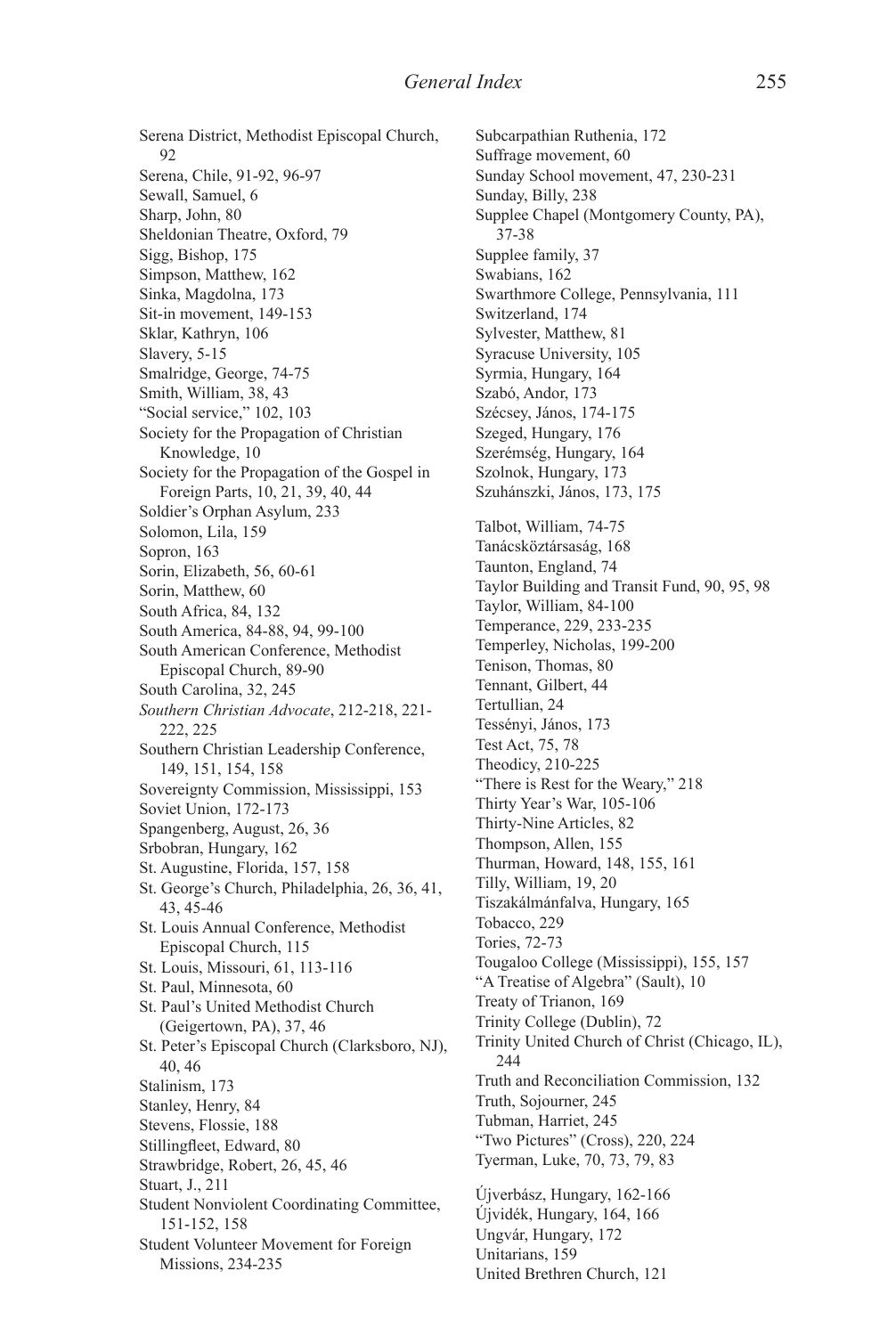United Church of Christ, 244 The United Methodist Church, 63-64, 121, 191 The United Methodist Church, General Commission on Archives and History, 3-4, 131, 191, 195 The United Methodist Church, Historical Society, 123-126 United States, 94 United States, Postal Service, 235 United States, Supreme Court, 149, 152-153 University of Pennsylvania (Philadelphia), 31, 38, 46 Upper Iowa Annual Conference, Methodist Episcopal Church, 226-241 Upper Iowa University (Fayette, IA), 60, 232, 234 Vadászi, András, 175-176 Vadászi, Ilona, 175 Valprasio, Chile, 86-87 Van Andel, Adrian, 162 Van Waters, Miriam, 107 Vanderbilt University (Nashville, TN), 150- 151 Varga, Cecília, 173 Veal, Edward, 72, 76, 78 Vennard, Iva, 103, 111-115 Vennard, William, 115 Vesey, Denmark, 245 Vickers, John, 67 "The Victor's Song," 213-214, 216 Vienna, Austria, 162-163, 166 Viet Nam, 160 Vincent, John, 86, 96, 165, 230 Virginia Conference, United Methodist Church, 3 "The Voice of My Beloved Sounds" (tune), 207-208 Volf, Miroslav, 133 Von Barchwitz-Krauser, O., 87-88 Von Zinzendorf, Nicholas, 26, 28, 32-34, 37, 45, 136 Voting Rights Act, 159 Vrbas, Serbia, 162 Wadham College, Oxford, 72 Walden, John, 163 Warren, William, 162 Washington, DC, 152, 160 Wayne, Anthony, 43 "Weary," 218 Webb, Thomas, 26, 41 Wellesley College, Massachusetts, 111 Wesley Alliance, 177 Wesley, Benjamin, 73-74 Wesley, Charles, 5, 31, 119-120, 132-145, 197, 203, 211, 242, 255

Wesley, John, 5, 16-25, 29-31, 42, 44-46, 48, 62, 69, 117-118, 132-145, 150, 196-209, 242-243 Wesley, Samuel, 5-7, 9-15, 68-83 Wesley, Susanna, 49-50, 82-83 Wesleyan Female College (Macon, GA), 180- 191 Western South American Conference, Methodist Episcopal Church, 97-98 "What Will You Do in Heaven?," 218-219 Whichcote, Benjamin, 82 White Citizen's Councils, 153, 155 White, Jeremiah, 77 Whitefield, George, 26, 29-32, 34-35, 41, 43-46 Whitefield's Academy and Charity School (Philadelphia), 26, 30-31, 46 Wilberforce, William, 5 Williams, Glyndwr, 23 Willingboro, New Jersey, 26 Wilson, Charles, 211, 221 Wilson, Isabella, 141 Wink, Walter, 133 Wisconsin Annual Conference, Methodist Episcopal Church, 55 Withby, Daniel, 80 Withrow, W., 50-51, 53 Wladár, Antónia, 173 Wladát, Antónia, 175 Women's Christian Temperance Union, 60, 101 Women's Clubs, 101, 107 Women's Division of the Methodist Board of Missions, 157 Women's Home Missionary Society, 104-106, 112 Wood, Anthony, 73 Wood, Thomas, 85-86 Woodworth-Etter, Maria, 113 *The Works of John Wesley* (Outler), 137 World Methodist Conference, 132 World Methodist Historical Society, 131 World War I, 168-169, 241 World War II, 167, 169, 171-173 World's Congress of Missions, (1893) 85-86 Wright, George, 229 Wright, Richard, 42 Yarrell, Thomas, 36 Young, Carlton, 196, 202, 207 Yugoslavia, 168, 171-172 Zion United Methodist Church (Clarksboro, NJ), 40, 46 Zurich, Switzerland, 105